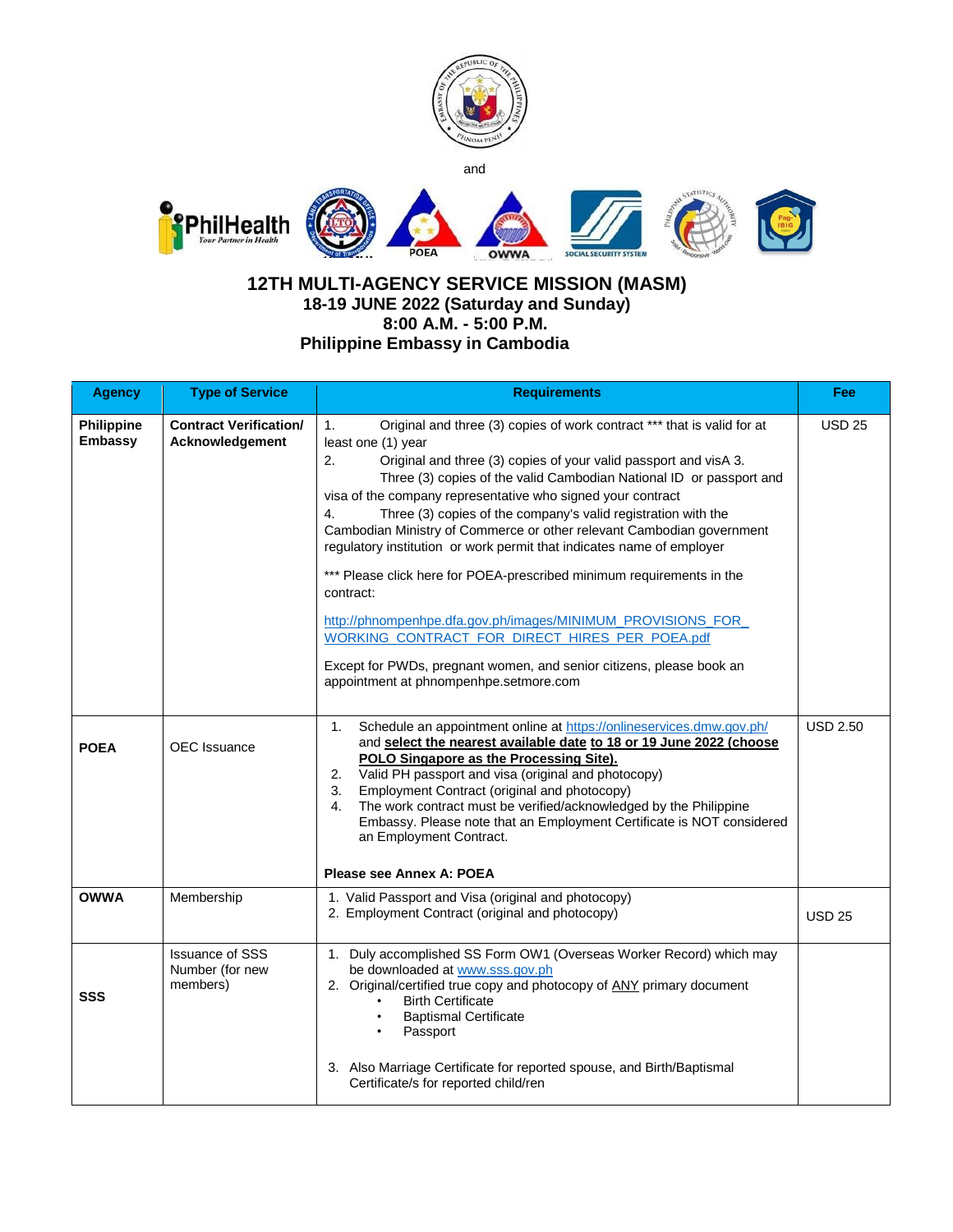| <b>Agency</b> | <b>Type of Service</b>                                                                                                                              | <b>Requirements</b>                                                                                                                                                                                                                                                                                                                                                                                                                                                                                                                                                                                                                                                                                                                                                                                                                                                                                                                                                                                         | Fee                                                                                       |
|---------------|-----------------------------------------------------------------------------------------------------------------------------------------------------|-------------------------------------------------------------------------------------------------------------------------------------------------------------------------------------------------------------------------------------------------------------------------------------------------------------------------------------------------------------------------------------------------------------------------------------------------------------------------------------------------------------------------------------------------------------------------------------------------------------------------------------------------------------------------------------------------------------------------------------------------------------------------------------------------------------------------------------------------------------------------------------------------------------------------------------------------------------------------------------------------------------|-------------------------------------------------------------------------------------------|
| <b>SSS</b>    | Verification of Records<br>(For existing members)<br><b>Reactivation as OFW</b><br>member                                                           | SSS number or complete name and date of birth for record verification:<br>Membership data<br>Contributions<br>Benefit/loan eligibility<br>• Loan account status, if any                                                                                                                                                                                                                                                                                                                                                                                                                                                                                                                                                                                                                                                                                                                                                                                                                                     |                                                                                           |
|               | Receipt of enrollment<br>in SSS flexi-fund<br>Program for OFWs                                                                                      | 1. SSS Form OW-1 (Overseas Worker Record) and check "Flexi-fund"<br>2. No supporting document required for existing, reactivated members                                                                                                                                                                                                                                                                                                                                                                                                                                                                                                                                                                                                                                                                                                                                                                                                                                                                    |                                                                                           |
|               | Pre-screening and<br>receipt of request for<br>data amendment                                                                                       | 1. Duly accomplished SS Form E-4 (Member's Data Amendment which<br>may be downloaded at www.sss.gov.ph)<br>2. Present SSS Card, or any 2 valid IDs (at least 1 with photo and<br>signature)<br>3. Original/certified true copy and photocopy of the following documents,<br>as applicable;<br>> Birth Certificate (or Baptismal Certificate and Passport)<br>> Joint affidavit of 2 persons attesting to truth of correct name<br>> Marriage Certificate<br>>Death Certificate of deceased spouse/Certificate of Finality<br>of Annulment or Nullity of Declaration of Presumptive<br>Death/Decree of Divorce and Certificate of Naturalization<br>$\triangleright$ Certificate of No Marriage<br>> Birth/Baptismal Certificate/s of Child/ren                                                                                                                                                                                                                                                              |                                                                                           |
|               | Assistance in My.SSS<br>Registration                                                                                                                | All required information, including valid/active email account, to be<br>supplied in My.SSS registration form                                                                                                                                                                                                                                                                                                                                                                                                                                                                                                                                                                                                                                                                                                                                                                                                                                                                                               |                                                                                           |
|               | Other<br>member<br>assistance services                                                                                                              | Inquiry on benefit/loan programs and filing of claims/application (e.g.<br>checklist)                                                                                                                                                                                                                                                                                                                                                                                                                                                                                                                                                                                                                                                                                                                                                                                                                                                                                                                       |                                                                                           |
|               |                                                                                                                                                     | > Regular SSS benefits: Short-term (Sickness and Maternity);<br>> Long-term (Disability, Retirement and Death with Funeral<br>Grant)<br>> Flexi-fund benefits, including Early Withdrawal<br>> Loans: Salary, Housing and Educ-Assist<br>1. OFW contribution schedule, payment or posting adjustments<br>2. Information on SS Card or UMID ID Card<br>3.<br>Information on Annual Confirmation of Pensioners (ACOP) Program                                                                                                                                                                                                                                                                                                                                                                                                                                                                                                                                                                                 |                                                                                           |
| LTO           | Application for<br><b>Duplicate License</b>                                                                                                         | Duly accomplished Application for Driver's License (ADL)<br>$\bullet$<br>https://lto.gov.ph/lto-forms.html<br>Affidavit of Loss (With Consular affirmation in lieu of notary)<br>$\bullet$<br>Submission of one (1) photocopy and presentation of original valid ID<br>with photo and signature<br>Note: The USD equivalent of the service fees will be provided a few<br>days prior to the event.                                                                                                                                                                                                                                                                                                                                                                                                                                                                                                                                                                                                          | Duplicate<br>License:<br>PHP 225.00<br>Duplicate<br>but due for<br>renewal:<br>PHP 585.00 |
|               | Renewal of Driver's<br>License<br>(applicable for those<br>that expired from 18<br>June 2020 and those<br>which are expiring until<br>18 June 2023) | 1. Medical certificate (in any format/template) issued by any licensed<br>practicing physician in Cambodia stating that the applicant is<br>"physically and mentally fit to operate a motor vehicle." If the medical<br>certificate is in Khmer language, an <b>English translation</b> should be<br>included. You may also click here to download the medical certificate<br>form.<br>2. Comprehensive Driver's Education (CDE) Certificate acquired through<br>the LTO Portal: portal.lto.gov.ph (Please see Annex B: LTO)<br>3. Original Driver's License<br>4. If license is expired for more than two years (not applicable),<br>applicant shall undergo the required examination (written and<br>practical examination)<br>PENALTY IF EXPIRED (in addition to the renewal fee):<br>Php 75.00<br>• 1 Day to One Year:<br>• 1 Year and 1 Day to Two Years: Php 150.00<br>• Expired for more than Two Years: Not applicable for renewal (Requires<br>Theoretical Examination and Practical Driving Test) | PHP 585.00<br>(excluding<br>cost of<br>medical<br>certificate)                            |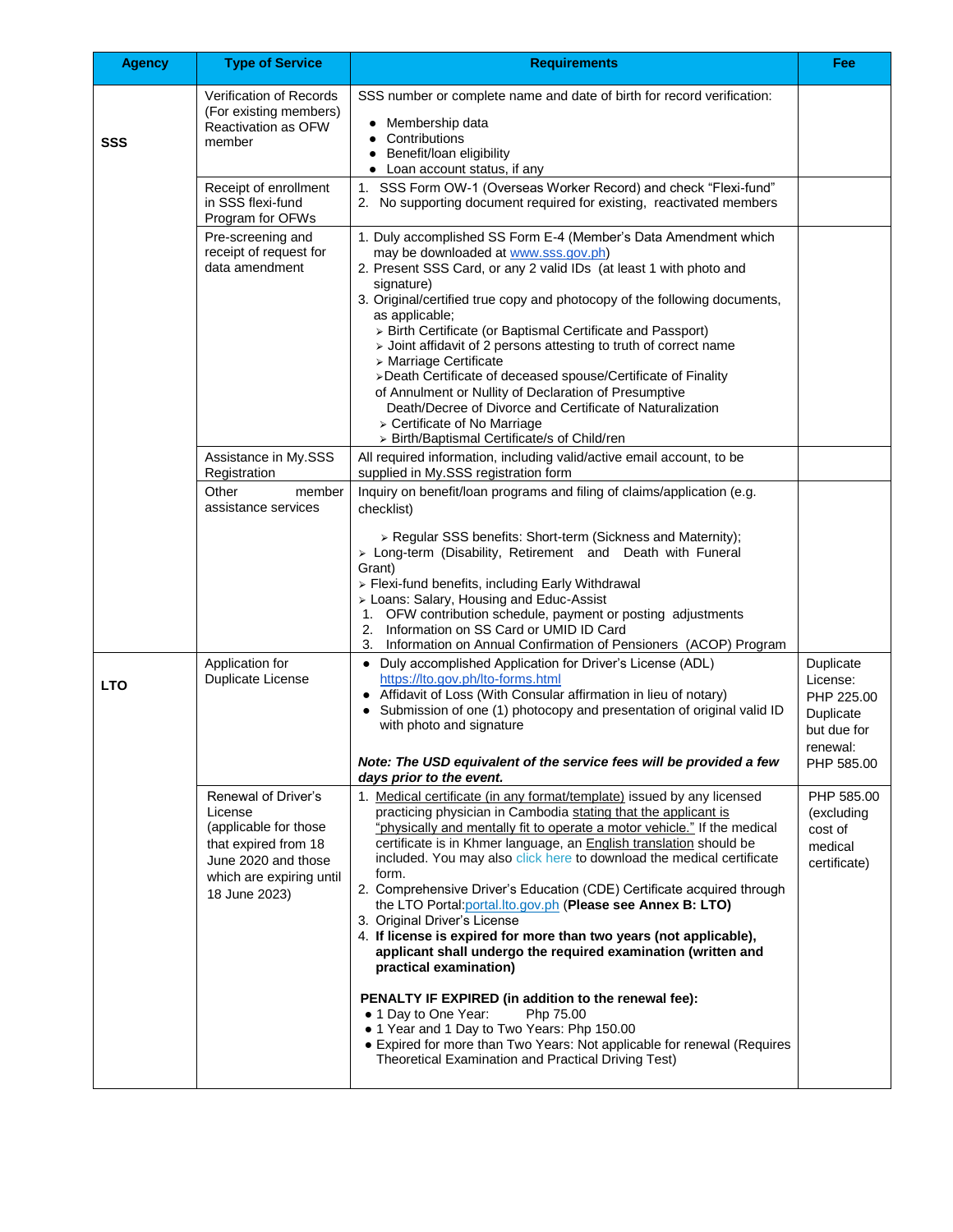| <b>Agency</b>     | <b>Type of Service</b>                                                                                                                                                                    | <b>Requirements</b>                                                                                                                                                                                                                                                                                                                                                                                                                                                                                                                                                                                                                                                                                                                                                                                                                                                                                                                                                                                                                                                                                            | Fee            |
|-------------------|-------------------------------------------------------------------------------------------------------------------------------------------------------------------------------------------|----------------------------------------------------------------------------------------------------------------------------------------------------------------------------------------------------------------------------------------------------------------------------------------------------------------------------------------------------------------------------------------------------------------------------------------------------------------------------------------------------------------------------------------------------------------------------------------------------------------------------------------------------------------------------------------------------------------------------------------------------------------------------------------------------------------------------------------------------------------------------------------------------------------------------------------------------------------------------------------------------------------------------------------------------------------------------------------------------------------|----------------|
| <b>LTO</b>        | Enhancement<br>(those whose licenses<br>are in the old format,<br>meaning the restriction<br>code is in numbers<br>1,2,3,4,5,6,7,8 to new<br>format<br>A, A1, B, B1, B2, C, D, BE,<br>CE) | Valid Driver's License                                                                                                                                                                                                                                                                                                                                                                                                                                                                                                                                                                                                                                                                                                                                                                                                                                                                                                                                                                                                                                                                                         | <b>PHP 225</b> |
|                   | <b>Student Permit</b>                                                                                                                                                                     | 1.<br>Theoretical Driving Course (TDC) certificate<br>2.<br>PSA-issued birth certificate or valid Passport<br>3.<br><b>Medical Certificate</b>                                                                                                                                                                                                                                                                                                                                                                                                                                                                                                                                                                                                                                                                                                                                                                                                                                                                                                                                                                 | <b>PHP 250</b> |
|                   | <b>Theoretical Driving</b><br>Course (TDC)                                                                                                                                                | 1. PSA-issued birth certificate or valid Passport<br>2. 2-day seminar on 18-19 June 2022 at the Embassy (details to be<br>announced at a later date)                                                                                                                                                                                                                                                                                                                                                                                                                                                                                                                                                                                                                                                                                                                                                                                                                                                                                                                                                           | <b>FREE</b>    |
|                   | Membership<br>Registration                                                                                                                                                                | 1. Duly accomplished form (PhilHealth Membership Registration Form)<br>https://www.philhealth.gov.ph/downloads/<br>2. Original valid Passport and one (1) photocopy                                                                                                                                                                                                                                                                                                                                                                                                                                                                                                                                                                                                                                                                                                                                                                                                                                                                                                                                            | <b>FREE</b>    |
|                   | Correction/<br>Amendment of<br>Member's information                                                                                                                                       | 1. Duly accomplished form (PhilHealth Membership Registration Form)<br>2. Provide the following documents (as applicable):<br>Data correction for name, birth date, birth place and gender:                                                                                                                                                                                                                                                                                                                                                                                                                                                                                                                                                                                                                                                                                                                                                                                                                                                                                                                    | <b>FREE</b>    |
| <b>PhilHealth</b> |                                                                                                                                                                                           | $\bullet$ birth certificate<br><b>Updating/correction of civil status:</b><br>$\bullet$ Married - marriage certificate<br>• Married to single – court decision on annulment<br>• Widowed – spouse's death certificate<br>Correction of dependent's information and additional dependent:<br>• Legal spouse- copy of Marriage Contract / Certificate<br>• Legitimate or illegitimate children (21 below) - copy of the Birth<br>Certificate<br>• Stepchild/children - copy of Marriage Contract / Certificate between<br>the natural parent and the stepfather/mother and Birth Certificate/s of<br>the dependent stepchild/children<br>• Disabled child/children 21 years old and above -<br>copy of Birth<br>Certificate and Certification from attending physician stating<br>dependent is disabled<br>• Adopted child/children (21 below) -<br>Court Decree of Adoption<br>Parents (60 years old and above) - copy of Birth Certificate of<br>member and copy of Birth Certificate/senior citizen ID of parent or<br>certification from attending physician stating dependent is disabled (for<br>below 60) |                |
|                   | Receive claim<br>documents for<br>confinement abroad                                                                                                                                      | 1. PhilHealth Claim Form 1 (properly accomplished by the member,<br>original) https://www.philhealth.gov.ph/downloads/<br>2. Copy of valid Member Data Record (if available)<br>3. Official Receipts and Statement of Account (original or photocopy with<br>certified true copy & signature of the member)<br>4. Medical Certificate from attending physician including final diagnosis,<br>confinement period, and services rendered (original or photocopy with<br>certified true copy & signature of the member)<br>5. Clinical abstract with complete details on procedure done (if with<br>surgical procedure) (original or photocopy with certified true copy &<br>signature of the member)<br>Note:<br>Documents No. 3-5 mentioned above should be translated in English in<br>case written in foreign language.<br>Claims must be filed within one hundred eighty (180) calendar days<br>from the date of discharge.                                                                                                                                                                                  | <b>FREE</b>    |
|                   | Other member<br>assistance services                                                                                                                                                       | Issuance of Member Data Record (MDR) and PhilHealth ID<br>1.<br>2.<br>Attend to individual inquiries                                                                                                                                                                                                                                                                                                                                                                                                                                                                                                                                                                                                                                                                                                                                                                                                                                                                                                                                                                                                           | <b>FREE</b>    |